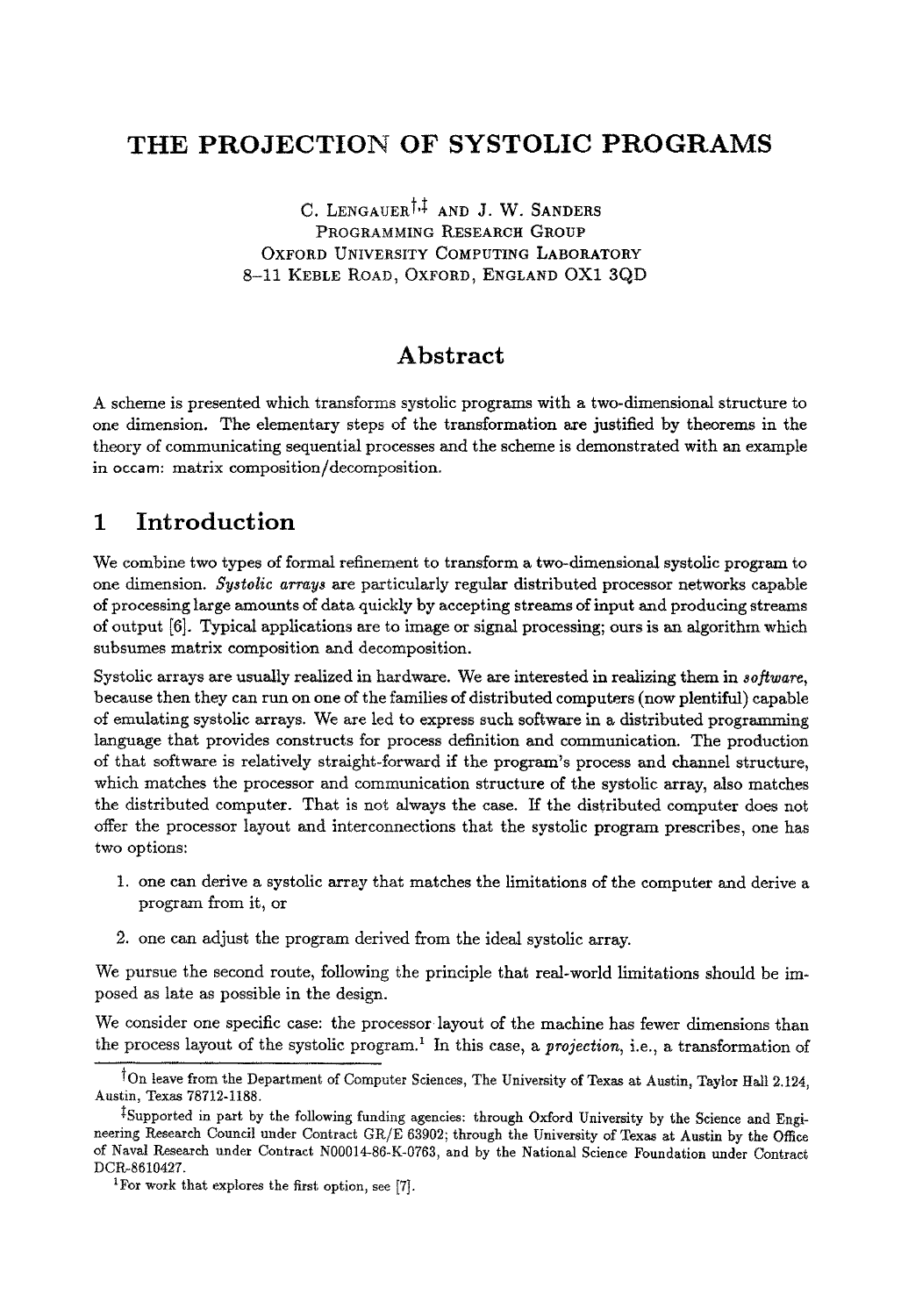the process layout of the systolic program is required. We consider the transformation of twodimensional systolic programs into one-dimensional systolic programs. There are programming environments that permit the specification of a mapping from software processes to hardware processors (e.g., for a Transputer network [4]), which makes explicit program projections unnecessary. We require this mapping to be the identity in order to avoid inefficiencies caused by the software simulation of channel communication.

The method we use to justify the projection from two to one dimension appears to be novel. It can be thought of as a variant of a hybrid of refinement techniques used in "formal methods". There, criteria for the refinement of *sequential* systems involve a relation between the states of the two systems [2,10]; criteria for the refinement of *concurrent* systems enable one system to be replaced by another in any environment [1,5]. We employ a technique of state relabelling which enables one system to replace another in any of a restricted class of environments. We hope this feature will be useful in other contexts. The refinement, as usual, makes a program more specific for the machine at hand: by postulating a one-dimensional systolic architecture, it leads from the ideal two-dimensional design to a one-dimensional implementation.

## 2 The Problem

We are given three matrices:  $A$ ,  $B$  and  $C$ . Our goal is to establish that  $C$  is the matrix product of  $A$  and  $B$ :

$$
(\forall i, j : 0 \leq i, j < n : c_{i,j} = (\sum k : 0 \leq k < n : a_{i,k} \cdot b_{k,j}))
$$

That goal may be achieved in different ways, depending on which of the matrices are to be determined. We consider two possibilities. Because we wish to derive a systolic solution we shall assume that the matrices are distinct program objects, i.e., they do not share elements.

### **2.1 Matrix Composition**

A and B are input and C is output. A and B uniquely determine C.

### **2.2 Matrix Decomposition**

C is input and A and B are output. For A and B to be determined uniquely, we require them to be triangular matrices: A is one on the diagonal and zero above it;  $B$  is zero below the diagonal.

## **3 The Two-Dimensional occam Program**

A two-dimensional systolic occam program that establishes the required relation between  $A, B$ and  $C$  is listed in Appendix A.1. The program has been obtained by formal methods that are documented elsewhere [3,8]; we shall not justify its correctness here. We note some limitations of the original version of occam  $[4]$ :

Full Parenthesization. Arithmetic expressions must be fully parenthesized.

- *One-Dimensional Arrays Only.* We must represent an  $n \times n$  matrix by an  $n * n$  vector. Read index  $[(n * col) + row]$  as index pair  $[col, row]$ .
- *No Floating-Point Arithmetic.* We use a floating-point package. Read RealOp(z,x,Op,y) as  $z := x$  Op y.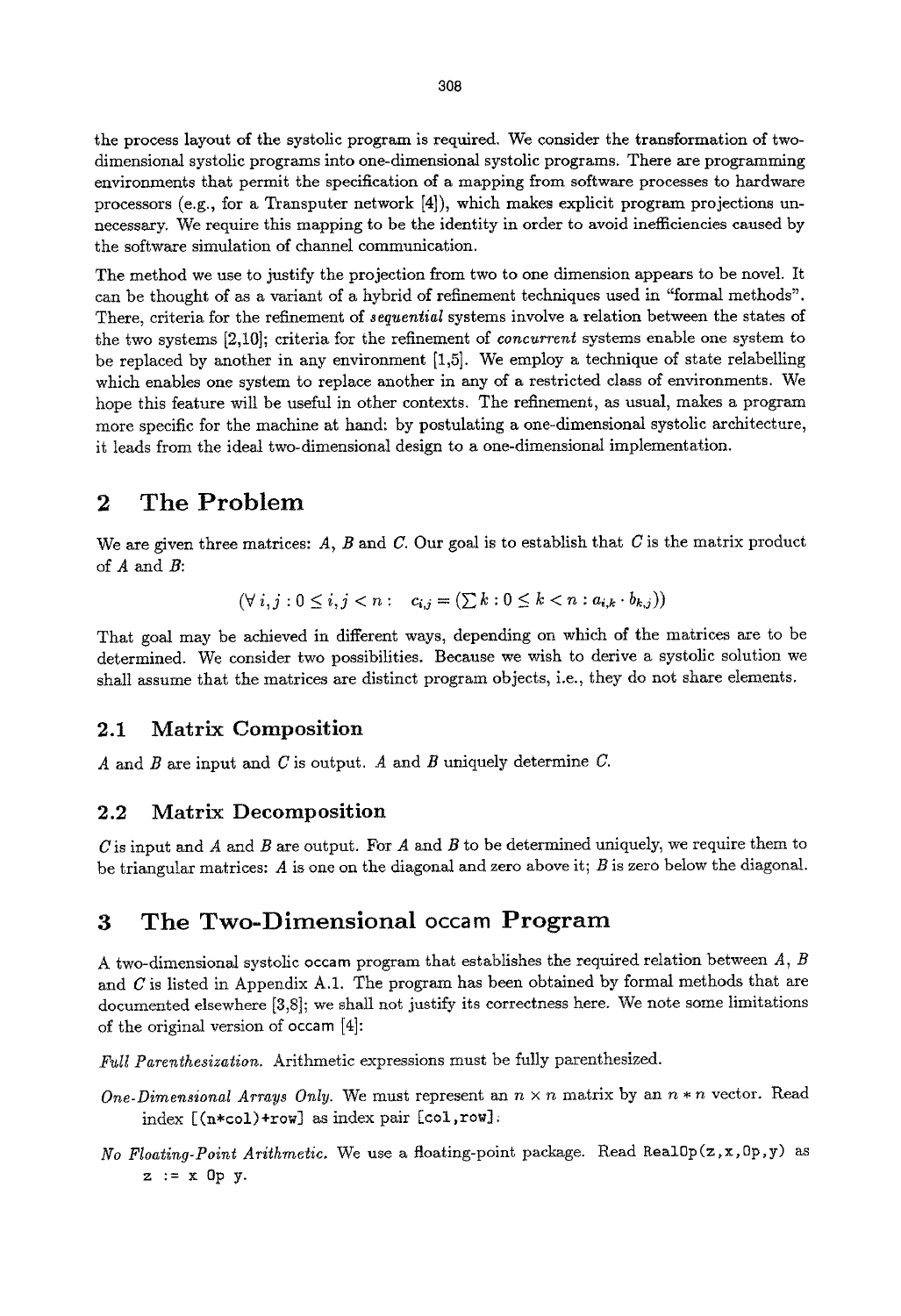$$
b_{3,3} + b_{2,3} + b_{1,3} + b_{2,3} + \cdots
$$
\n
$$
b_{3,2} + b_{2,2} + b_{1,2} + b_{0,2} + \cdots
$$
\n
$$
b_{3,1} + b_{2,1} + b_{1,1} + b_{0,1} + \cdots
$$
\n
$$
c_{3,0} + c_{3,0} + c_{3,1} + \cdots
$$
\n
$$
c_{3,1} + c_{3,1} + c_{3,1} + \cdots
$$
\n
$$
c_{3,2} + c_{3,2} + c_{3,1} + \cdots
$$
\n
$$
c_{3,3} + c_{3,2} + c_{3,2} + \cdots
$$
\n
$$
c_{3,4} + c_{3,5} + c_{3,6} + \cdots
$$
\n
$$
c_{3,5} + c_{3,6} + c_{3,6} + \cdots
$$
\n
$$
c_{3,6} + c_{3,6} + \cdots
$$
\n
$$
c_{3,7} + c_{3,8} + \cdots
$$
\n
$$
c_{3,8} + c_{3,9} + \cdots
$$
\n
$$
c_{3,9} + c_{3,9} + \cdots
$$
\n
$$
c_{3,1} + c_{3,1} + \cdots
$$
\n
$$
c_{3,2} + c_{3,9} + \cdots
$$
\n
$$
c_{3,1} + c_{3,9} + \cdots
$$
\n
$$
c_{3,2} + c_{3,9} + \cdots
$$
\n
$$
c_{3,1} + c_{3,1} + \cdots
$$
\n
$$
c_{3,2} + c_{3,1} + \cdots
$$
\n
$$
c_{3,2} + c_{3,1} + \cdots
$$
\n
$$
c_{3,2} + c_{3,1} + \cdots
$$
\n
$$
c_{3,2} + c_{3,2} + \cdots
$$
\n
$$
c_{3,3} + c_{3,2} + \cdots
$$
\n
$$
c_{3,4} + c_{3,2} + \cdots
$$
\n
$$
c_{3,4} + c_{3,2} + \cdots
$$
\n

Figure 1:4  $\times$  4 Matrix Composition/Decomposition - The Two-Dimensional Systolic Array

A picture is helpful in understanding the structure of the program (see Fig. 1). Stream A moves through the processor array from bottom to top, stream  $B$  from left to right, and stream  $C$  is stationary during the computation (it must be loaded into the array before and recovered from it after the computation). The systolic program consists of three sets of processors (or cells):

- *Computation Cells.* They first accept the stationary stream C from the left, then they execute the basic operations assigned to them, propagating streams  $A$  and  $B$ , and finally they eject stream C to the right.
- *Input Cells.* Input cells on the left of the array inject first stream C and then stream B. Input cells on the bottom inject stream A.
- *Output Cells.* Output cells on the right of the array extract first stream B and then stream C. Output cells on the top extract stream A.

Only the computation cells appear in Fig. 1, where they are represented by dots. The required channel connections can be inferred from the data flow. Fig. 1 indicates horizontal channels pointing right and vertical channels pointing up.

The program refers to a basic operation Basic0p. Its body differs for matrix composition and decomposition. We have not filled in the preprocessing and postprocessing phases. They also differ for matrix composition and decomposition. The following two subsections specify these individual refinements - for the sake of completeness. We shall not refer to them again.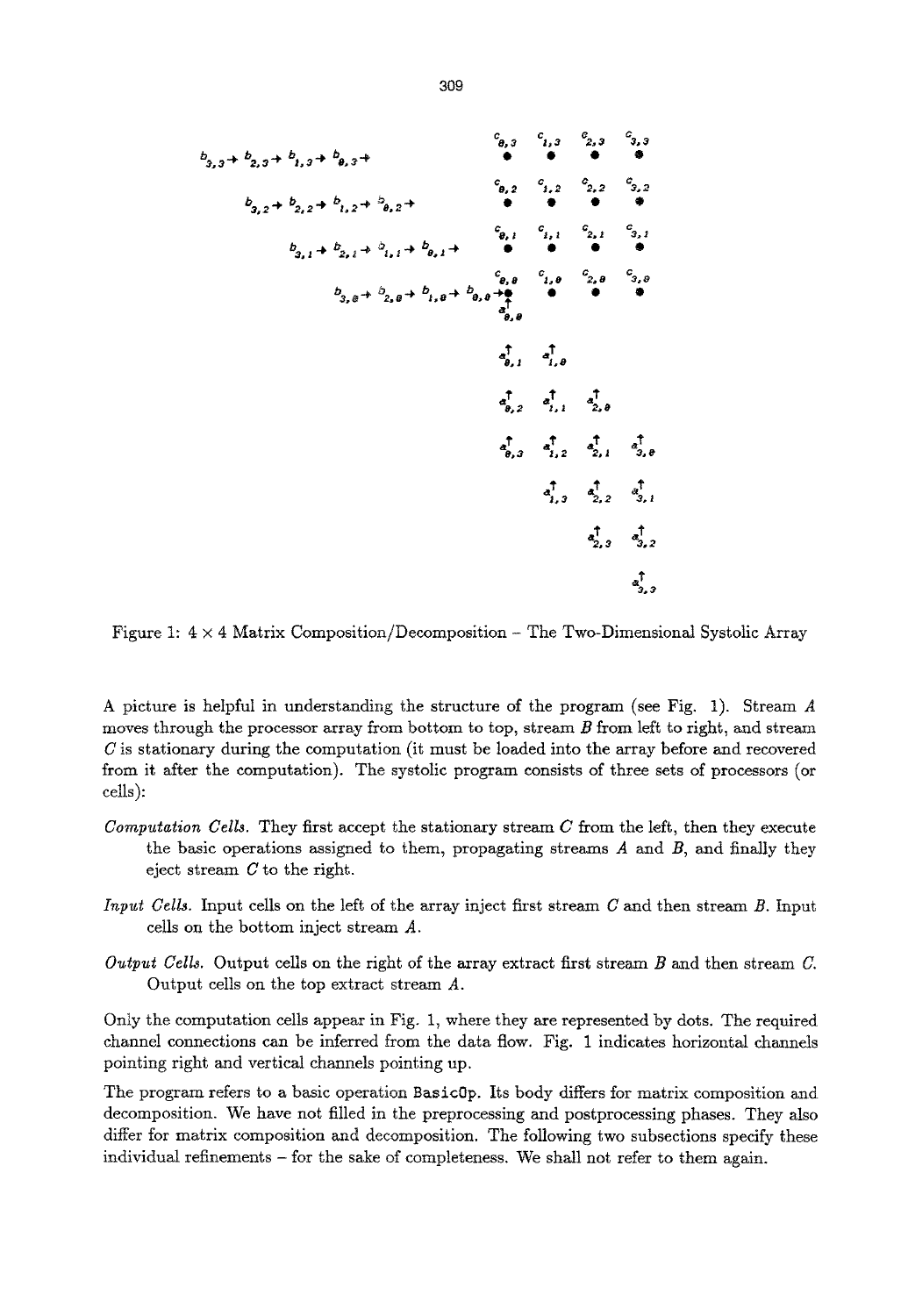## **3.1 Matrix Composition**

For matrix composition, the basic operation is defined as follows:

```
PROC BasicOp(VALUE i, j, k, AElement, BElement, VAR CElement) =
  VAK tmp : 
  SEQ 
    Keal0p(tmp, AElement, Mul, BElement) 
    Keal0p(CElement, CElement, Add, tmp) :
```
In the preprocessing phase, output matrix  $C$  is initialized to zero.

### **3.2 Matrix Decomposition**

For matrix decomposition, the basic operation is defined as follows:

```
PROC BasicOp(VALUE i, j, k, VAR AElement, BElement, CElement) =
  VAR tmp:
  SEQ 
    IF 
      (i \leq j) AND (i=k)BElement := CElement 
      (i>j) AND (j=k)SEQ 
           RealOp(tmp, One, Div, BElement)
           RealOp(AElement, CElement, Mul, tmp)
      (i>k) AND (j>k) 
        SEQ 
           Keal0p(tmp, AElement, Mul, BElement) 
           KealOp(CElement, CElement, Sub, tmp) 
      TRUE 
        SKIP :
```
In the preprocessing phase, the output matrices  $A$  and  $B$  are initialized to the identity and zero, respectively.

# **4 The Projection**

We eliminate the vertical dimension by projecting horizontally. In accordance with Fig. 1, we shall refer to the three data streams as follows:

- A is the *projected stream.* Its direction of flow is in the dimension that disappears in the projection. A is turned from a moving into a stationary stream.
- B is the *moving stream.* It remains moving to the right.

C is the *stationary stream.* It remains stationary.

We perform the projection in two steps: we combine first the cells and then the channels of each column into one. Both steps result in startlingly simple program transformations as far as the moving and stationary streams are concerned. The cell projection of the handling of the projected stream is more complicated: it involves a conversion from moving to stationary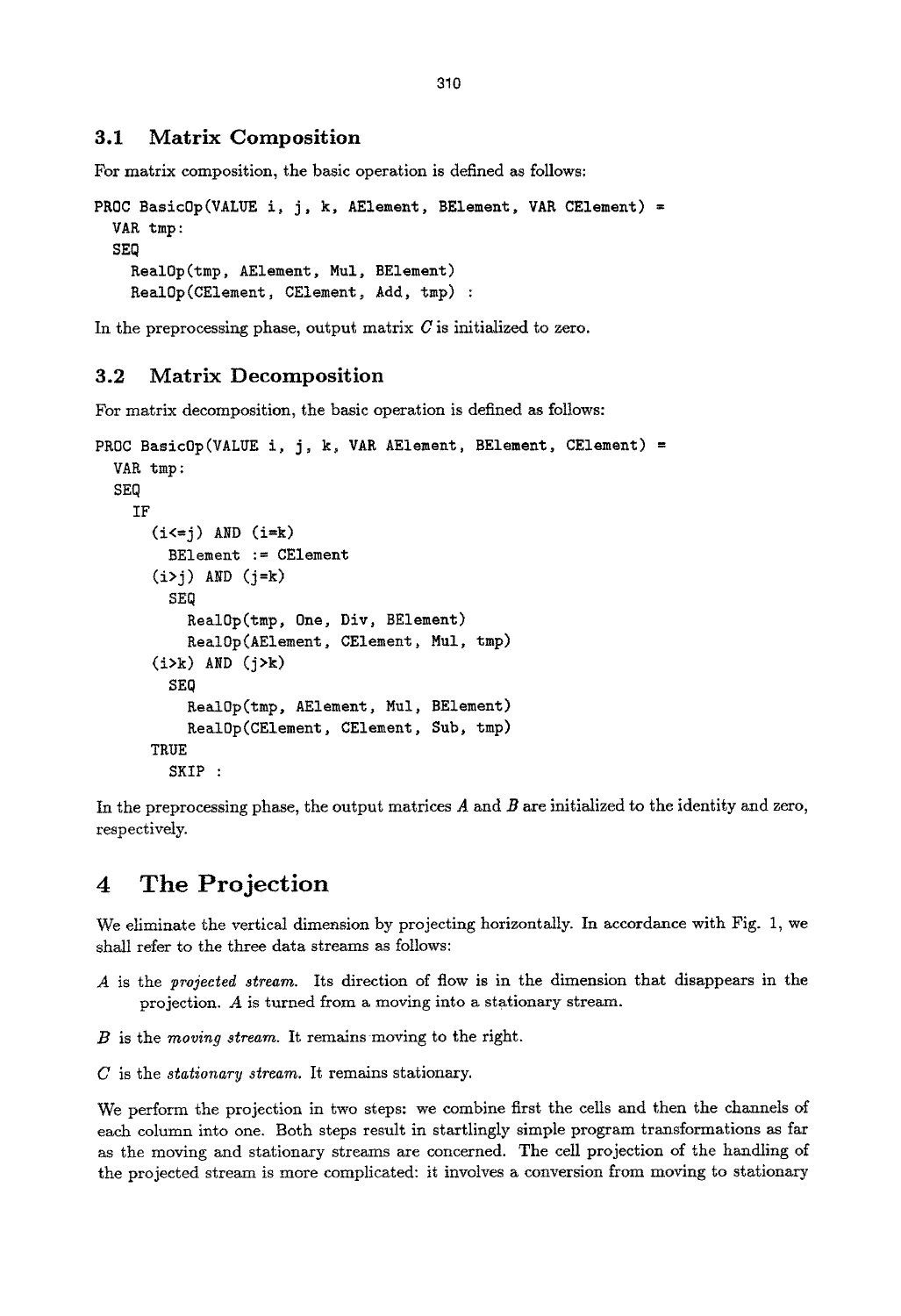and  $-$  more seriously  $-$  a redirection of the stream i/o. We provide first an informal account of the projection, then several transformation theorems and, finally, their application in the transformation. The reader may find it helpful to consult the appendix throughout the following subsections.

## **4.1 Informal Description**

## **4.1.1 Cell Projection**

### The Moving and Stationary Streams

We replace the PAR loop over the dimension that is projected away by a SEQ loop. In our case, it is the dimension indexed by row (App. A.1, line 20 and App. A.2, line 30). This combines the computation processes for each column in increasing sequence rather than in parallel. We account similarly for the projection by replacing SEQ for PAR in the input and output loops on row (App. A.1, lines 13 and 44 and App. A.2, lines 13 and 59). Also, since variables BEtement in each column of computation cells are now being accessed in sequence without overlap, we represent them by a single variable: we move the declaration of BEleraent from the loop on row out to the loop on col (App. A.1, line 21 and App. A.2, line 20).

## **The Projected Stream**

For loading and recovery, we convert the flow direction of the stream from vertical to horizontal by commuting col and row in the input and output loops for the projected stream and replacing channels Up by channels Right (App. A.1, lines  $10-12$  and  $50-52$  and App. A.2, lines  $10-12$ and 65-67). We must also eliminate the communications on Up in the computation processes (App. A.1, lines 32 and 36). Then we account for the projection by replacing SEQ for PAR, now for the loop on row (App. A.2., lines 10 and 65). We also add a loading and recovery phase to the computation processes (App. A.2, lines 22-29 and 50-57). Each process must hold the stationary elements of one column of the array. We convert variable AElement into a vector and declare it per column of the array instead of per column and row (App. A.1, line 21 and App. A.2, line 20).

## **4.1.2 Channel Projection**

We simply discard the dimension that is projected away  $-$  here it is row  $-$  from the channel array.

## **4.2 Theorems**

We reason in a language  $P$ , which lies midway between CSP [1] and the restricted subset of occam [11] used to express our programs. It includes those processes which engage in a finite number of inputs, outputs and assignments before terminating. From CSP, it inherits a calculus of communication traces and refusals; from occam, it inherits local variables. Since we do not consider infinite or divergent programs, we are able to reason using a drastically simplified semantics.

Each process  $P$  is described by

- a channel alphabet  $\gamma P$  (those channels on which P may communicate),
- a variable alphabet  $\nu P$  ( $P$ 's local program variables),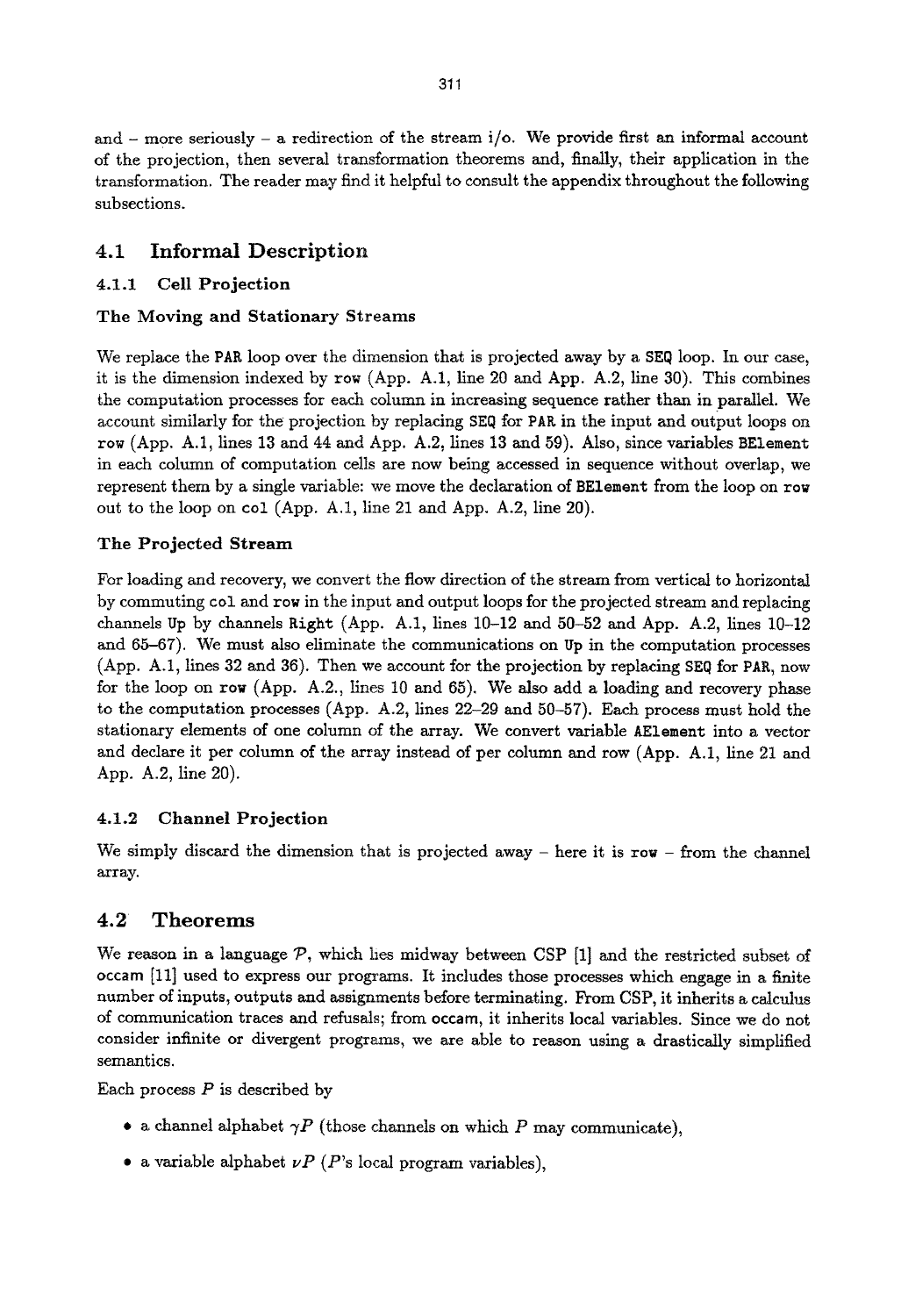- communications (via  $P$ 's failures; see [1, Chap. 3]), and
- the change in program variables (which we describe by using a predicate whose free variables consist of the vector x of  $P$ 's variable values before execution and the vector  $x'$ of P's variable values after execution).

There are three types of basic process in  $\mathcal{P}$ . We now describe each informally and say how their variables change; it is implicit that a process cannot change variables outside its alphabet. For a description of their refusals, the reader is referred to [1, Chap. 3]. There, slightly different syntax is used: each basic process is regarded as an event and is converted to a process by postfixing it with *SKIP*. From [1, Chap. 1], we also adopt the notation P sat *S*, which means that process  $P$  satisfies condition  $S$ .

An input process  $P = c^2x$  inputs the value e communicated on channel c and assigns it to variable x. Its alphabet has  $\gamma P = \{c\}$  and  $\nu P = \{x\}$  and, regardless of its previous value, the final value  $x'$  of  $x$  equals  $e$ 

$$
P \mathbf{sat} x'=e.
$$

An output process  $P = c!e$  outputs the value of expression e on channel c. Its alphabet has  $\gamma P = \{c\}$  and  $\nu P = \{\},$  so it cannot alter any variables.

An assignment process  $P = x == e$  assigns the value of expression e to variable x. Its alphabet has  $\gamma P = \{\}$  and  $\nu P = \{x\}$ ; it achieves the same program state as the previous input process, but without any communications:

$$
P \text{ sat } x' = e.
$$

Processes are combined using sequential composition, denoted  $\rightarrow$ , and parallel composition, denoted  $\parallel$ . When a pair of processes is being composed, we use these symbols in infix; for the composition of a sequence  $(i : 0 \le i < n : P_i)$  of processes, we use the prefix notations  $(-i : 0 \le i < n : P_i)$  and  $(\parallel i : 0 \le i < n : P_i)$ . Again, we refer to [1] for laws satisfied by sequential and parallel composition (there, the semicolon is used for sequential composition; we reserve that symbol for forward composition of binary relations and predicates). As usual, we suppose that processes are only placed in parallel if none accesses a variable that another modifies, thus

$$
\gamma(\| i: 0 \le i < n: P_i) = (\cup i: 0 \le i < n: \gamma P_i)
$$
\n
$$
\nu(\| i: 0 \le i < n: P_i) = (\cup i: 0 \le i < n: \nu P_i)
$$

and, if  $S_i$  is a predicate in the variables x and  $x'$  of  $P_i$  with

$$
(\forall i: 0 \leq i < n: P_i \text{ sat } S_i),
$$

then

$$
(\parallel i: 0 \leq i < n: P_i) \text{ sat } (\forall i: 0 \leq i < n: S_i).
$$

For sequential composition, no constraint on variable accesses applies, of course, thus

$$
\gamma(\rightarrow i:0\leq i < n:P_i) = (\cup i:0\leq i < n:\gamma P_i)
$$
\n
$$
\nu(\rightarrow i:0\leq i < n:P_i) = (\cup i:0\leq i < n:\nu P_i)
$$

and, if  $S_i$  is a predicate in the variables of  $P_i$  with

$$
(\forall i: 0 \leq i < n: P_i \text{ sat } S_i),
$$

then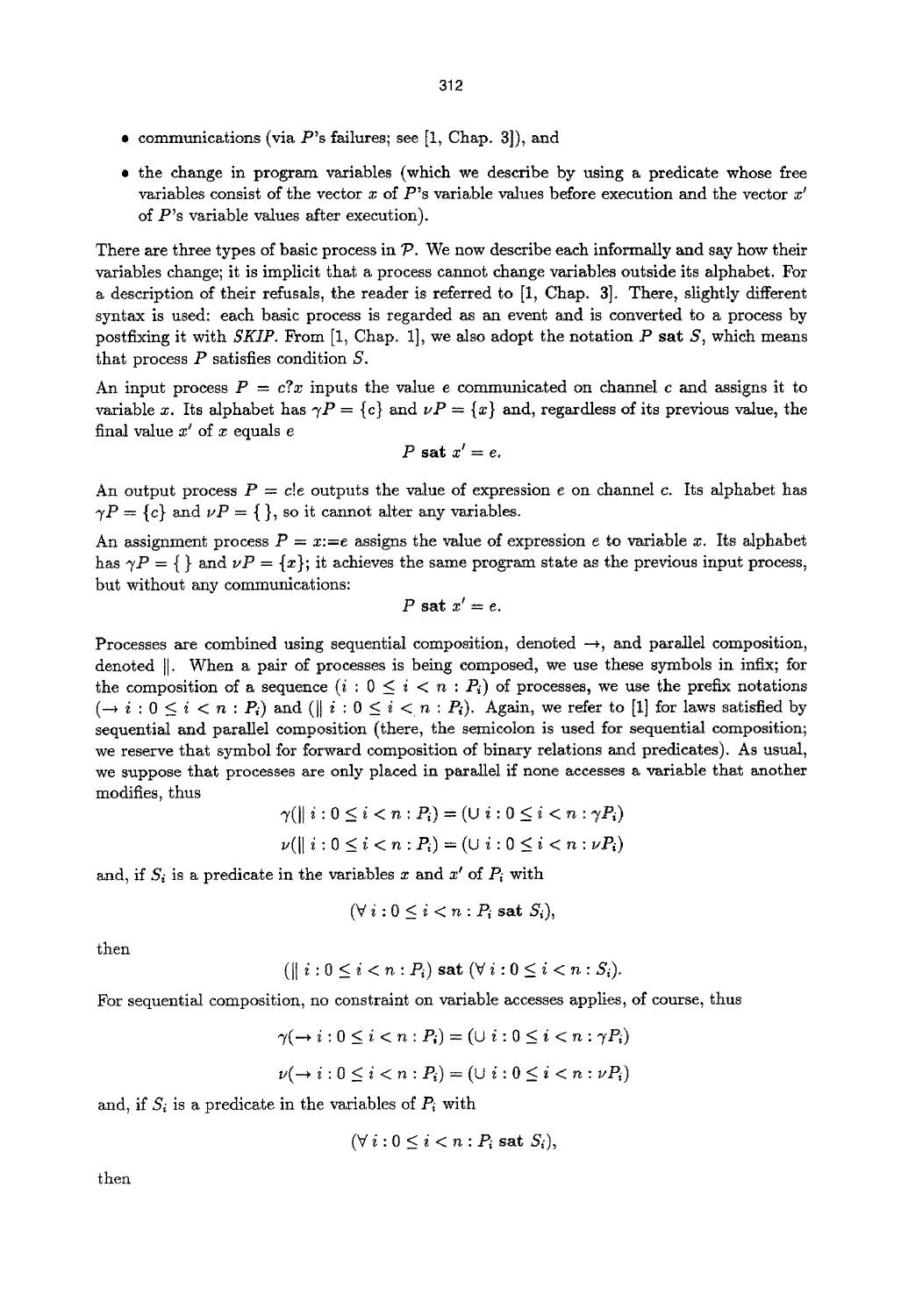$$
(\rightarrow i: 0 \leq i < n: P_i) \text{ sat } (\mathbf{y} : 0 \leq i < n: S_i).
$$

For example, if  $P$  and  $Q$  are processes with

$$
\nu P = \{x, y\} \text{ and } \nu Q = \{y, z\}
$$

such that

$$
P \text{ sat } x' = f(x) \land y' = g(y)
$$
  

$$
Q \text{ sat } y' = h(y) \land z' = k(z)
$$

then

$$
\nu(P \to Q) = \{x, y, z\}
$$
  
(P \to Q) sat  $x' = f(x) \wedge y' = h(g(y)) \wedge z' = k(z).$ 

When considering a parallel composition, we shall often stress one process by referring to the other(s) as its environment. When we say that P satisfies property S in environment  $Q$ , we mean

$$
(P\parallel Q) \text{ sat }S.
$$

Many of our transformations replace one process with another, in a given environment.

We shall use the law

$$
((c!e \to P) \parallel (c?x \to Q)) = (c!e \to x:=e \to (P \parallel Q)). \tag{1}
$$

Using this law, and those from [1,11], we reason in  $P$  about occam programs, just as one reasons in the language of guarded commands about Modula-2 programs. Down-coding is done by identifying the basic processes with occam programs (from [11, Sect, 2]):

```
c?x with VARy : 
              ALT (c?y \ x:=x[y/x])c!e with ALT (c!e \ x:=x)x:=e with x:=x[e/x]
```
and by identifying  $\parallel$  with PAR and  $\rightarrow$  with SEQ.

The final operation we require is that of concealment. If  $E \subseteq \gamma P$ , then  $P \setminus E$  is a process which behaves like P but with all communications on channels in E concealed. Thus  $\gamma(P \setminus E)$  =  $(\gamma P) \setminus E$  and  $\nu(P \setminus E) = \nu P$ , and no variables are altered by  $P \setminus E$ . For the failures of  $P \setminus E$ and for the laws satisfied by concealment, see [1, Chap. 3].

In the following subsections, we justify all transformations except the movement of the declaration of variable BElement.

#### **4.2.1 Cell Projection**

We use three theorems. The first, the cell projection theorem, takes care of moving and stationary streams. Two more theorems, the stream projection and stream reflection theorem, address the treatment of projected streams.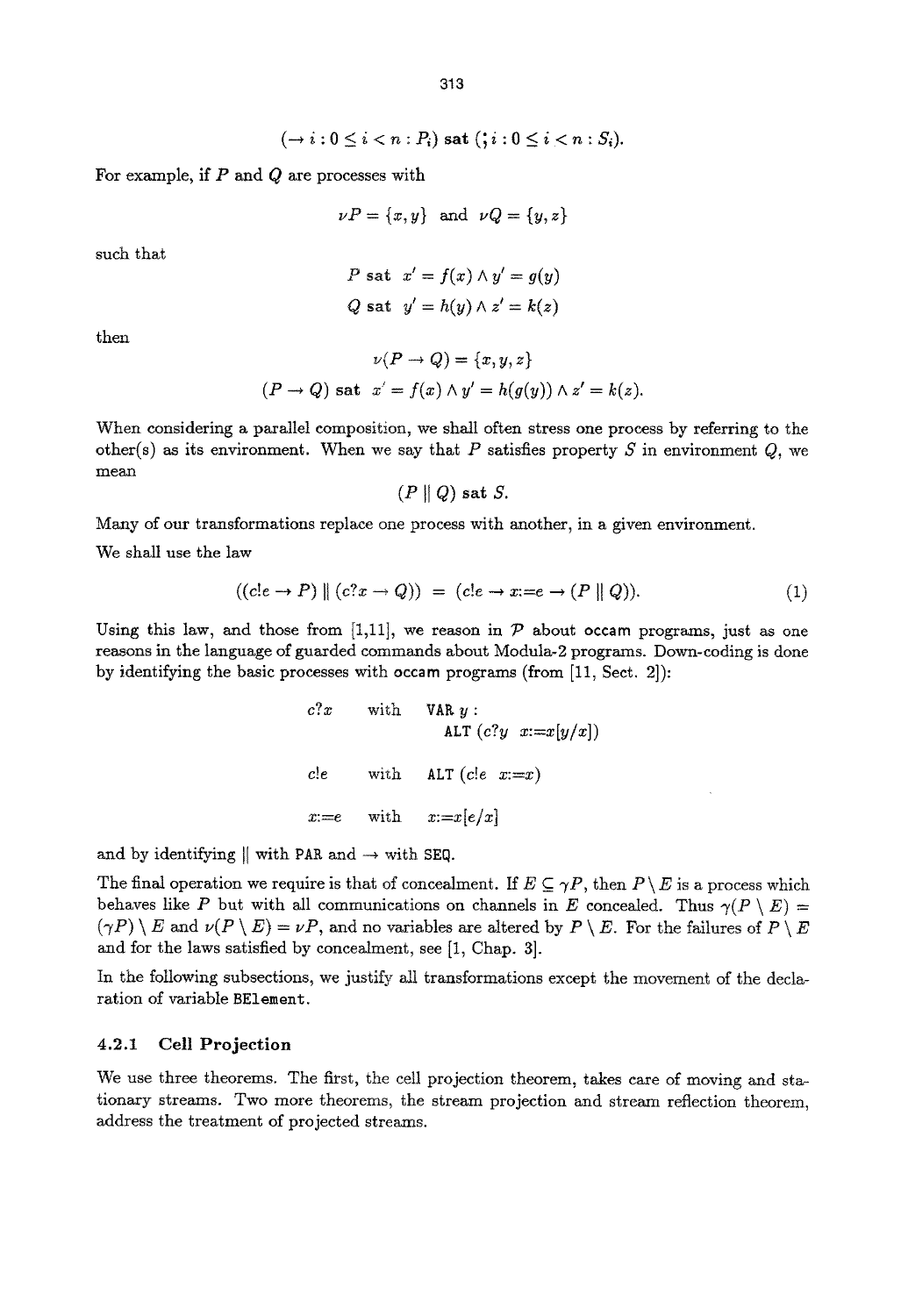#### **The Moving and Stationary Streams**

The cell projection **theorem addresses** two properties of a finite set of messages, which are communicated over separate channels:

- 1. Messages that axe consumed in a total order may be produced in the same order or in any approximating (i.e., less defined) order.
- 2. Messages that are produced in some partial order may be consumed in that partial order or in any more defined order, provided the target variables are distinct.

For our purposes, a more restricted version of the cell projection theorem suffices: it takes for the approximating order the undefined order (which relates no elements at all) and for the approximated order a total order (which relates all elements).

#### *Cell Projection Theorem:*

Let  $c_i$  be distinct channels,  $e_i$  expressions and  $x_i$  distinct variables. The processes

$$
(\parallel i: 0 \leq i < n: c_i 2x_i) \text{ and } (\rightarrow i: 0 \leq i < n: c_i 2x_i)
$$

both satisfy condition  $S = (\forall i : 0 \leq i < n : x'_i = e_i)$  in either of the environments

$$
(\parallel i:0\leq i< n:c_i!e_i) \text{ or } (\rightarrow i:0\leq i< n:c_i!e_i).
$$

#### *Proof.*

There are four processes to consider; we enumerate them for ease of reference (in fact, only the first three appear in our application). Even though their communication traces are not the same, the final state of all four processes are.

\n- (a) 
$$
(\|\ i:0 \leq i < n : c_i|e_i) \|\ (\|\ i:0 \leq i < n : c_i?x_i)
$$
 = {by [1, Sect. 4.3: L1] and (1)}  $(\|\ i:0 \leq i < n : c_i|e_i \rightarrow x_i:=e_i)$
\n- sat  $S.$
\n- (b)  $(\|\ i:0 \leq i < n : c_i|e_i) \|\ (\rightarrow i:0 \leq i < n : c_i?x_i)$  = {by [1, Sect. 2.3.1: L7, Sect. 4.3: L1] and (1)}  $(\rightarrow i:0 \leq i < n : c_i|e_i \rightarrow x_i:=e_i)$
\n- sat  $S.$
\n

The proofs that

(c) 
$$
(\rightarrow i: 0 \leq i < n: c_i!e_i) \parallel (\rightarrow i: 0 \leq i < n: c_i?x_i)
$$
 sat  $S$ 

and

$$
\text{(d)} \qquad \qquad (\rightarrow i: 0 \leq i < n: c_i!e_i) \parallel (\parallel i: 0 \leq i < n: c_i?x_i) \text{ sat } S
$$

are identical to (b).

*End of Proof.*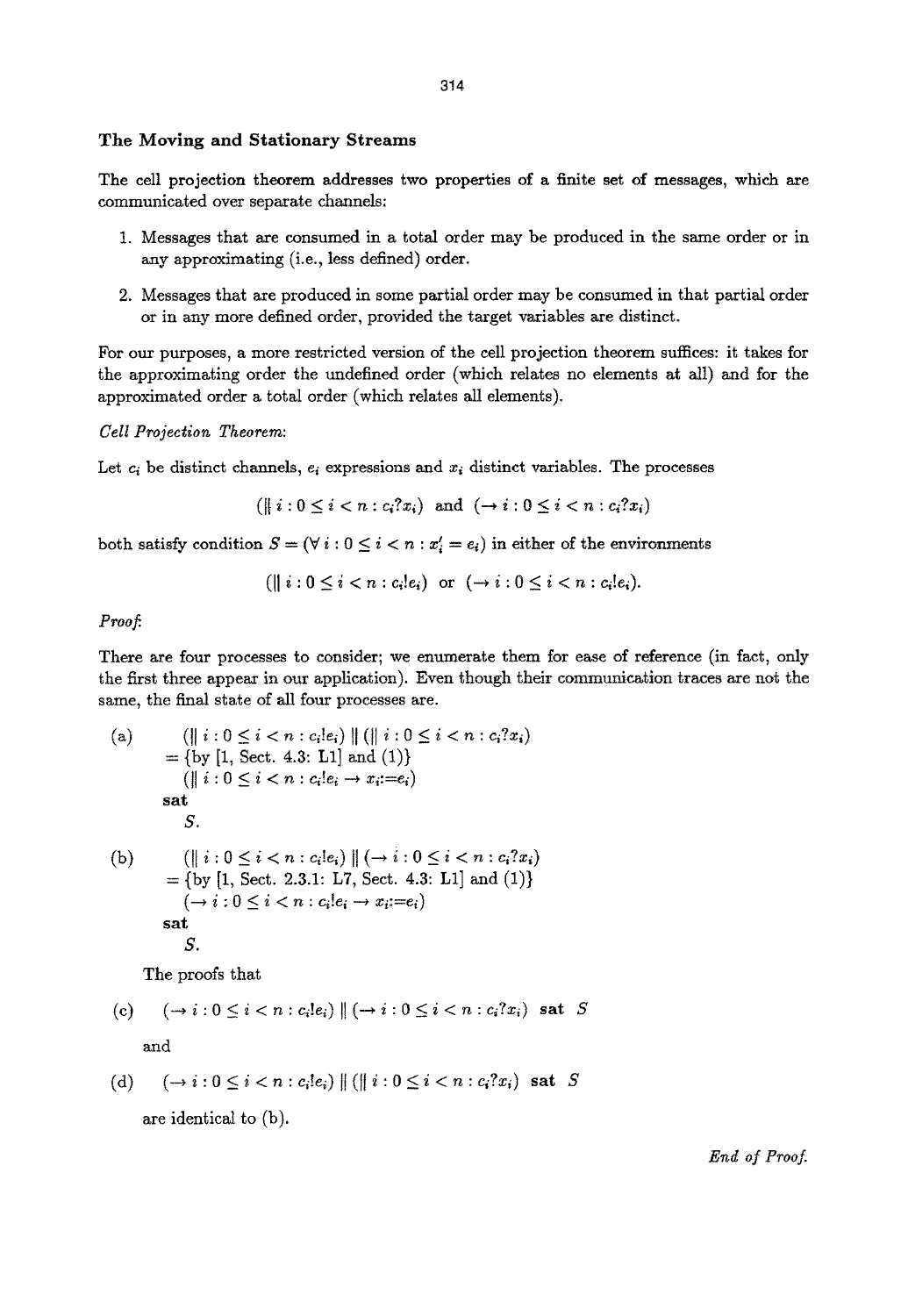#### The Projected Stream

Two things happen in the transformation of a projected stream:

- 1. "moving" is projected to "stationary"; this affects elements that are processed in sequence by one column,
- *2. "up"* is reflected to "right"; this affects elements that are processed in parallel by different columns.

*Stream Projection Theorem:* 

Let  $c_i$  be distinct channels,  $f_i$  expressions (i.e., functions) in one parameter,  $x_i$  distinct variables, x a variable and let  $f = (i : 0 \le i < n : f_i)$  denote the forward relational composition of the  $f_i$ . Then, condition  $z' = f(e)$  is satisfied by both the processes

$$
P = (\| i : 0 \le i < n : c_i?x_i \to x_i := f_i(x_i) \to c_{i+1}x_i) \setminus \{i : 0 < i < n : c_i\}
$$

and

 $Q = c_0?x \to (\to i: 0 \leq i < n: x:= f_i(x)) \to c_n! f(x)$ 

in environment  $c_0!e \rightarrow c_n?z$ .

*Proof.* 

In spite of the fact that  $P$  and  $Q$  have the same communication traces, they are not equal since they have different alphabets. However, by a repeated application of [1, Sect. 3.5.1: L5],

$$
P = c_0?x_0 \to (\to i: 0 < i < n: x_{i+1} := f_i(x_i)) \to c_n!x_n
$$

hence

$$
P \parallel (c_0!e \rightarrow c_n?z) \text{ sat } z' = f(e).
$$

The result for  $Q$  is immediate.

*End of Proof.* 

The reflection is more intricate to express, because it is a conversion of the vertical-parallel i/o of stream values into a horizontal-sequenced i/o with loading and recovery.

#### *Stream Reflection Theorem:*

Let  $c_i$  and  $d_i$  be distinct channels,  $f_i$  expressions in one parameter and  $x_i$ ,  $\dot{x}_i$ ,  $\dot{x}_i$ ,  $\dot{x}_i$  and  $xtmp_i$ distinct variables. Condition  $S = (\forall i : 0 \le i < n : xout_i' = f_i(xin_i))$  is satisfied by the following processes in their respective environments:

(a) by process

$$
(\parallel i: 0 \leq i < n: c_i?x_i \rightarrow x_i := f_i(x_i) \rightarrow d_i!x_i)
$$

in environment

 $(\text{if } i: 0 \leq i < n: c_i ! x in_i) \text{ if } (\text{if } i: 0 \leq i < n: d_i ? x out_i),$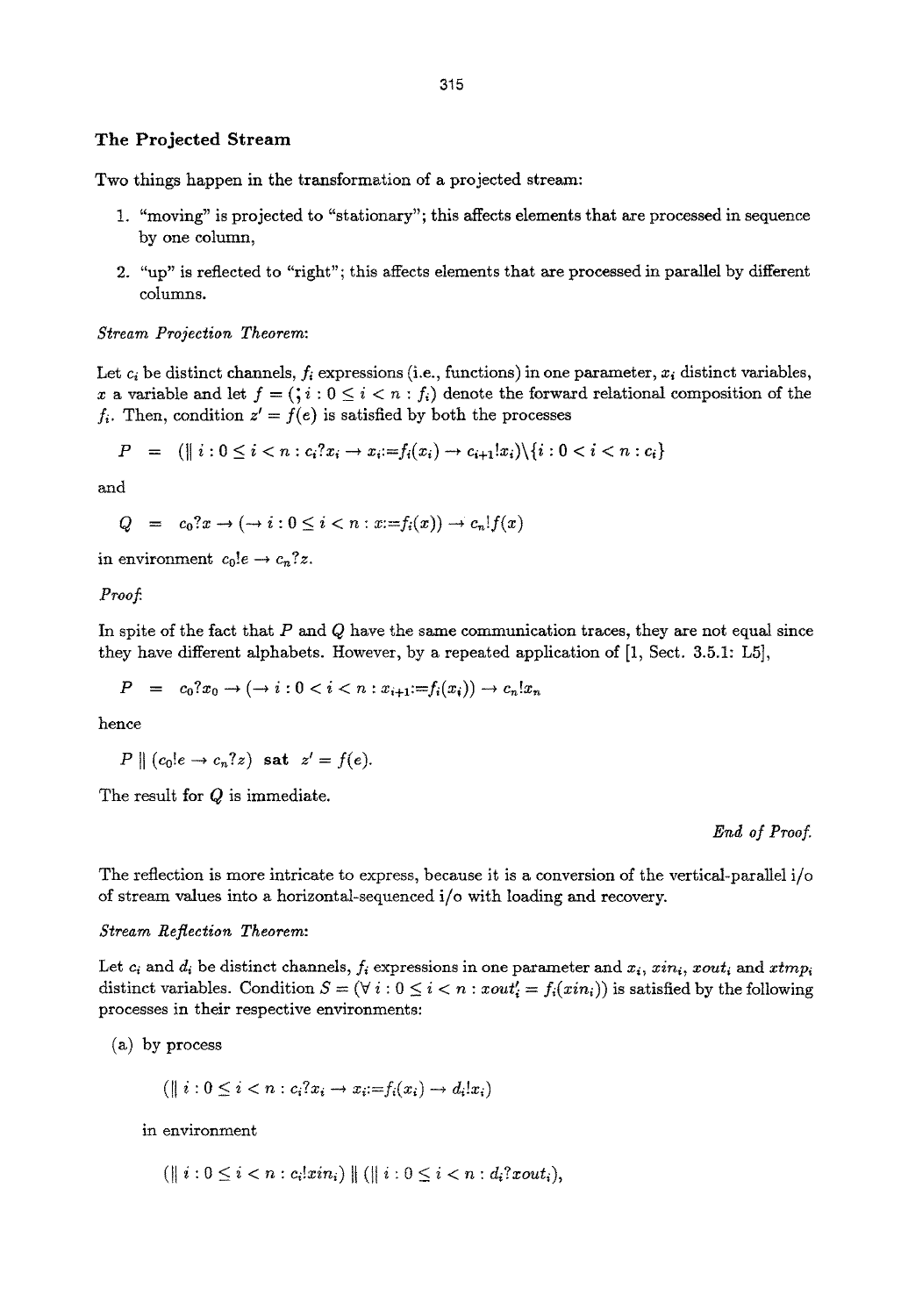(b) by process

$$
\begin{aligned} (\parallel i: 0 \leq i < n: \quad c_i?x_i \\ &\rightarrow (\rightarrow j: i < j < n: c_i?xtmp_i \rightarrow c_{i+1}!xtmp_i) \\ &\rightarrow x_i := f_i(x_i) \\ &\rightarrow (\rightarrow j: 0 \leq j < i: c_i?xtmp_i \rightarrow c_{i+1}!xtmp_i) \\ &\rightarrow c_{i+1}!x_i) \end{aligned}
$$

in environment

$$
(\rightarrow i:0\leq i
$$

*Proof.* 

(a) By [1, Sect. 2.3.1: L7, Sect. 4.3: L1] and (1), this process simplifies to

$$
(\parallel i: 0 \leq i < n: c_i! \, \text{zin}_i \rightarrow x_i := f_i(\, \text{zin}_i) \rightarrow d_i! \, f_i(\, \text{zin}_i) \rightarrow \text{zout}_i := f_i(\, \text{zin}_i) \, \text{sat } S
$$

(b) The resulting process cannot be simplified like the previous one (because of its communications) but nevertheless satisfies the condition (which involves only variables) by induction. In the case  $n = 1$ ,

$$
c_0! xin_0 || (c_0? x_0 \to x_0 := f_0(x_0) \to c_1! x_0) || c_1? xout_0
$$
  
= {by [1, Sect. 2.3.1: L7, Sect. 4.3: L1] and (1)}  

$$
c_0! xin_0 \to x_0 := f_0(xin_0) \to c_1! f_0(xin_0) \to xout_0 := f_0(xin_0)
$$
  
sat  

$$
xout'_0 = f_0(xin_0).
$$

For the induction step, assume the result for n. Then, for  $n + 1$ , the *i*<sup>th</sup> process satisfies, after  $n + 1 - i$  inputs on channel  $c_i$ ,  $x \text{trn} p'_i = e$ , where e is the  $n + 1 - i^{th}$  value input on that channel. Thus, the process in its environment satisfies

$$
(\forall i: 0 \leq i < n : xout_i' = f_i(xin_i)) \land xout_n' = f_n(xin_n)
$$

as required.

End of Proof.

#### **4.2.2 Channel Projection**

The channel projection theorem states that successive communications on separate channels can be transmitted over a common channel.

#### *Channel Projection Theorem:*

Let  $c_i$  be distinct channels and c a channel,  $e_i$  expressions and  $x_i$  distinct variables. Condition  $S = (\forall i : 0 \le i < n : x'_i = e_i)$  is satisfied by the following processes in their respective environments:

- (a) process  $(\rightarrow i : 0 \leq i < n : c_i?x_i)$  in environment  $(\rightarrow i : 0 \leq i < n : c_i!e_i)$ ,
- (b) process  $(-i : 0 \le i < n : c?x_i)$  in environment  $(-i : 0 \le i < n : c!e_i)$ .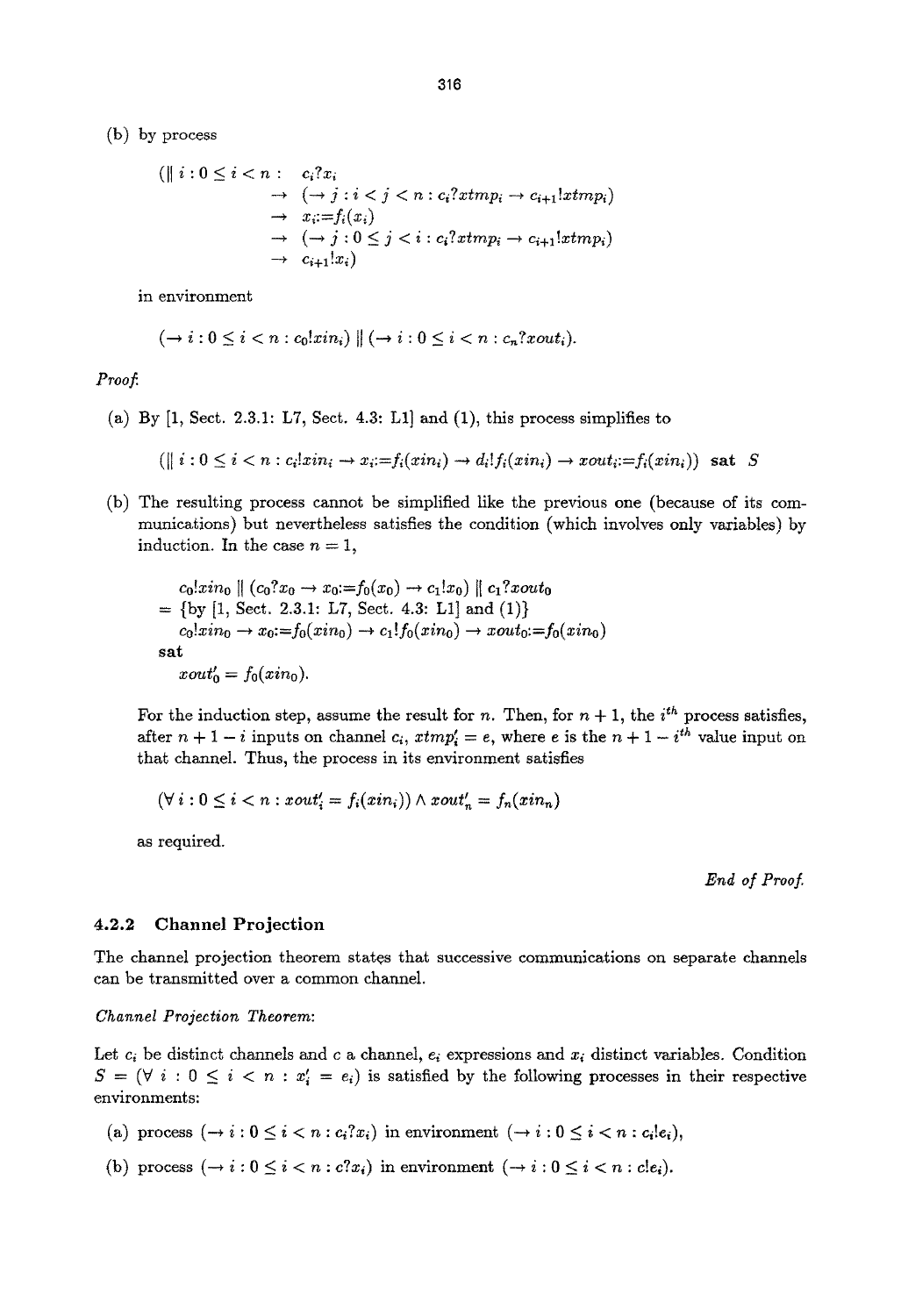*Proof.* 

- (a) Case (c) of cell projection.
- (b) Simply replace  $c_i$  by c in the proof above since the condition is independent of channel names.

End of Proof.

## **4.3 Application**

### **4.3.1 Cell Projection**

#### **The Moving and Stationary Streams**

The cell projection theorem is applied recursively to each column of cells, right to left. As the base case, consider the output cells. A substitution of the PAR on row by SEQ (App. A.1, line 44 and App. A.2, line 59) is a conversion from  $(a)$  to  $(b)$  in the theorem. The induction hypothesis is that the input of stationary and moving streams in some column has been projected. Consider the column to its left. In the induction step, we project the output of the stationary and moving streams in that column by converting from (b) to (c), and the input of stationary and moving streams in that column by converting from (a) to (b) again. This means replacing the PAR on row that encases both the input and the output of stationary and moving streams by a SEQ (App. A.1, line 20 and App. A.2, line 30). This is done for a fixed iteration of the encasing PAR loop on col (App. A.1 and A.2, line 19). The induction is on col. Finally, we replace the PAR on row in the column of input cells by a  $SEQ$  (App. A.1 and A.2, line 13), converting once more from  $(b)$  to  $(c)$ .

It is important to note that we apply the cell projection theorem in a benevolent environment: no communications other than the ones stated in the theorem are transmitted over the stated channels; in particular, there are no messages in the reverse direction, i.e., there is no feedback that could create circular dependencies.

We do not justify the projection of variable BElement formally. The theory of CSP, as presented in [1], does not provide for this kind of program transformation.

#### **The Projected Stream**

Initially, we had entertained the hope that we could split the cell projection of the treatment of stream A into two steps:

- 1. the reflection of the stream from horizontal to vertical and its treatment as stationary, and
- 2. the cell projection, as previously for stationary streams.

Unfortunately, the intermediate (still two-dimensional) program – the output of step 1 and input of step 2 - is not occam, tt is dangerous to pretend that the projected stream is stationary in the two-dimensional array when it really is not. Since cells share the stream's elements, they update shared variables, which is illegal in **occam.** 

The stream projection and stream reflection theorem split the projection of stream  $A$  up differently. We have to perform the cell projection first in order to avoid the ill-defined intermediate two-dimensional program. Our transformation proceeds as follows.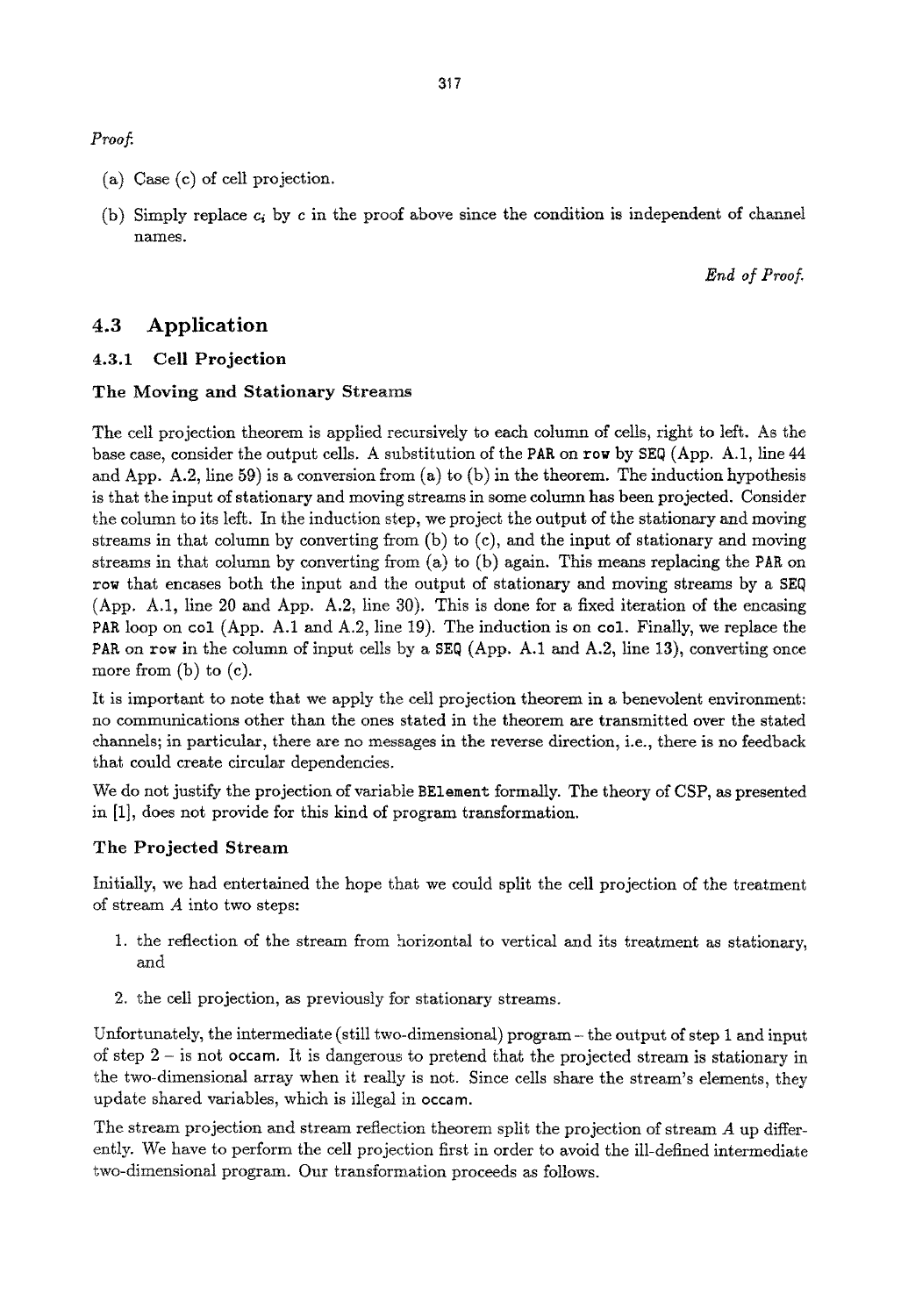By appealing to the stream projection theorem, we eliminate lines 32 and 36 of the twodimensional program. These communications on Up correspond to the communications on the middle channels  $c_1, ..., c_{n-1}$  in the theorem. We apply the theorem by substituting Q for P. The transformation of the variables  $x_i$  in P to the single variable x in Q corresponds to the movement of the declaration of variable AE1ement from the PAR on row in the two-dimensional program (line 21) to the PAl~ loop on col in the one-dimensional program (line 20). AElement becomes a vector of variables as a result of an inductive application of the stream projection theorem.

By appealing to the stream reflection theorem, we frame the computation cell code with code portions for the loading and recovery of stationary stream A (App. A.2, lines 22-29 and 50- 57). We convert from (a) to (b). The stream reflection theorem also covers the reflection of the input and output from channels Up in the two-dimensional program (App. A.1, lines 10-12 and 50-52) to channels Right in the one-dimensional program (App. A.2, lines 10-12 and 65-67).

### **4.3.2 Channel Projection**

The channel projection theorem is also applied recursively, converting from (a) to (b). Each application collapses the set of channels between two columns (which have already been collapsed to single cells) to a single channel. At this point, there are only stationary and moving streams left; no distinction needs to be made between them.

# **5 Conclusions**

We have formulated a general projection scheme of cells and channels in systolic programs and have applied it to a specific example. We have stated and proved the transformation theorems in a language  $P$ , and our scheme applies to any distributed programming language that obeys  $\mathcal{P}$ 's laws. The program example is in one implemented programming language that obeys those laws: occam. At present, there is a gap between the theorems and their application; we have bridged it with English explanations. Making our transformations completely precise is possible but elaborate. It would be easier were we to replace the mechanical systolic design that produces our two-dimensional occam program by a derivation that relies more on the semantics of processes in  $\mathcal{P}$  - future work. Such a derivation would also simplify adjustments like the elimination of the PAR on lines 31 and 35 in the two-dimensional program together with the Up communications on lines 33 and 36 (PARs with just one statement can be dropped).

Similar projection schemes can be applied to systolic programs with different stream movements. We have covered the three elementary cases: projected, moving and stationary streams. All of the required substitutions are static and can be easily incorporated into a compiler. We have tried to make the substitutions as simple as possible. The simplicity of the substitutions depends on the form of the program to be projected.<sup>2</sup> Luckily, our two-dimensional program is itself the product of a mechanical derivation [8]. Thus, we have the choice of imposing a derivation scheme that simplifies projections.

Our theorems axe simplified by the fact that we distinguish the computation cells from the i/o cells, and that we reason about states rather than traces wherever possible. In the application of the theorems, we presume the absence of feedback between the computation and the i/o cells. Programs that are compiled from linear systolic designs [8] do not have feedbazk, but

<sup>&</sup>lt;sup>2</sup>For example, letting computation cells during the loading of stationary streams propagate elements first and then keep their own element leads to an inversion of the column's index in the input loop, which complicates the projection of stream A.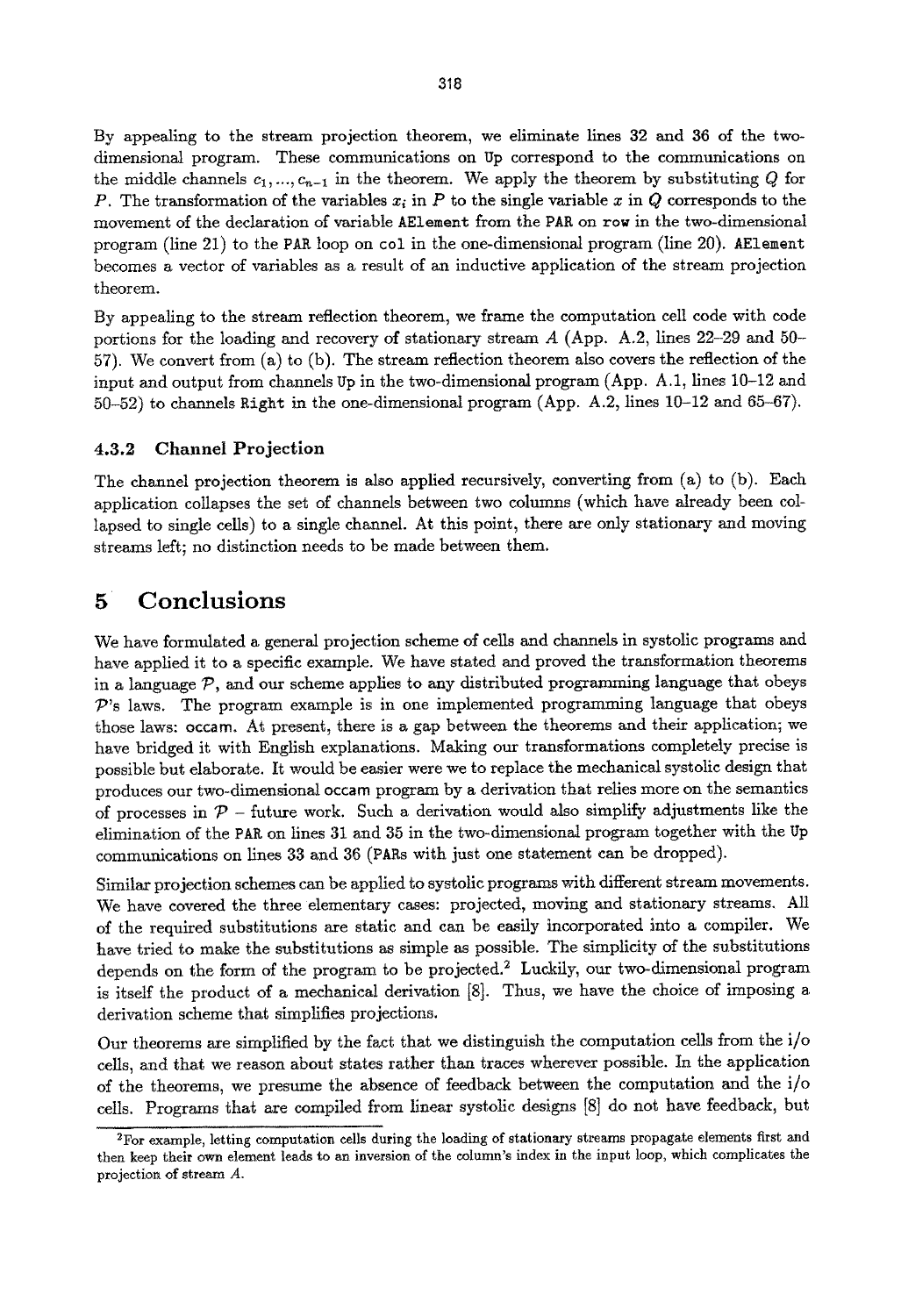feedback may arise when a linear systolic design is partitioned, i.e., transformed into a ring or toroid (e.g., [9]). Therefore, to keep the transformations simple, we suggest to project first and partition later.

## **6 Acknowledgements**

The first author is indebted to Tony Hoare for the invitation to join PRG for a term, and to all members of PRG for making his stay a fruitful, enjoyable, and unforgettable one. Thanks go also to Richard Miller, Andrew Kay, and Geraint Jones, who assisted in the use of the occam language and compiler.

## **7 References**

- [1] C. A. R. Hoare, *Communicating Sequential Processes,* Series in Computer Science, Prentice-Hall Int., 1985.
- [2] C. A. R. Hoare, He Jifeng and J. W. Sanders, "Prespecification in Data Refinement", *Information Processing Letters 25, 2* (May 1987), 71-76.
- [3] C.-H. Huang and C. Lengauer, "The Derivation of Systolic Implementations of Programs", Acta Informatica 24, 6 (Nov. 1987), 595-632.
- [4] INMOS Ltd., occam *Programming Manual,* Series in Computer Science, Prentice-Hall Int., 1984.
- [5] J. L. Jacob, "On Shared Systems", D. Phil. Thesis, Programming Research Group, Oxford University Computing Laboratory, 1987.
- [6] H. T. Kung and C. E. Leiserson, "Algorithms for VLSI Processor Arrays", in *Introduction to VLSI Systems,* C. Mead and L. Conway (eds.), Addison-Wesley, 1980, Sect. 8.3.
- [7] P. Lee, Z. Kedem, "Synthesizing Linear Array Algorithms from Nested for Loop Algorithms", *IEEE Trans. on Computers TC-37,* 12 (Dec. 1988), 1578-1598.
- [8] C. Lengauer, "Towards Systolizing Compilation: An Overview", Proc. *Conf. on Parallel Architectures and Languages Europe (PARLE 89),* June 1989, to appear as Springer-Verlag Lecture Notes in Computer Science.
- [9] D. I. Moldovan and J. A. B. Fortes, "Partitioning and Mapping Algorithms into Fixed-Size Systolic Arrays", *IEEE Trans. on Computers C-35,* 1 (Jan. 1986), 1-12.
- [10] T. Nipkow, "Non-Determinstic Data Types", *Acts Informatica* 22, 6 (Mar. 1986), 629-661.
- [11] A. W. Roscoe and C. A. R. Hoare, "The Laws of occam Programming", *Theoretical Computer Science 60,* 2 (1988), 177ff.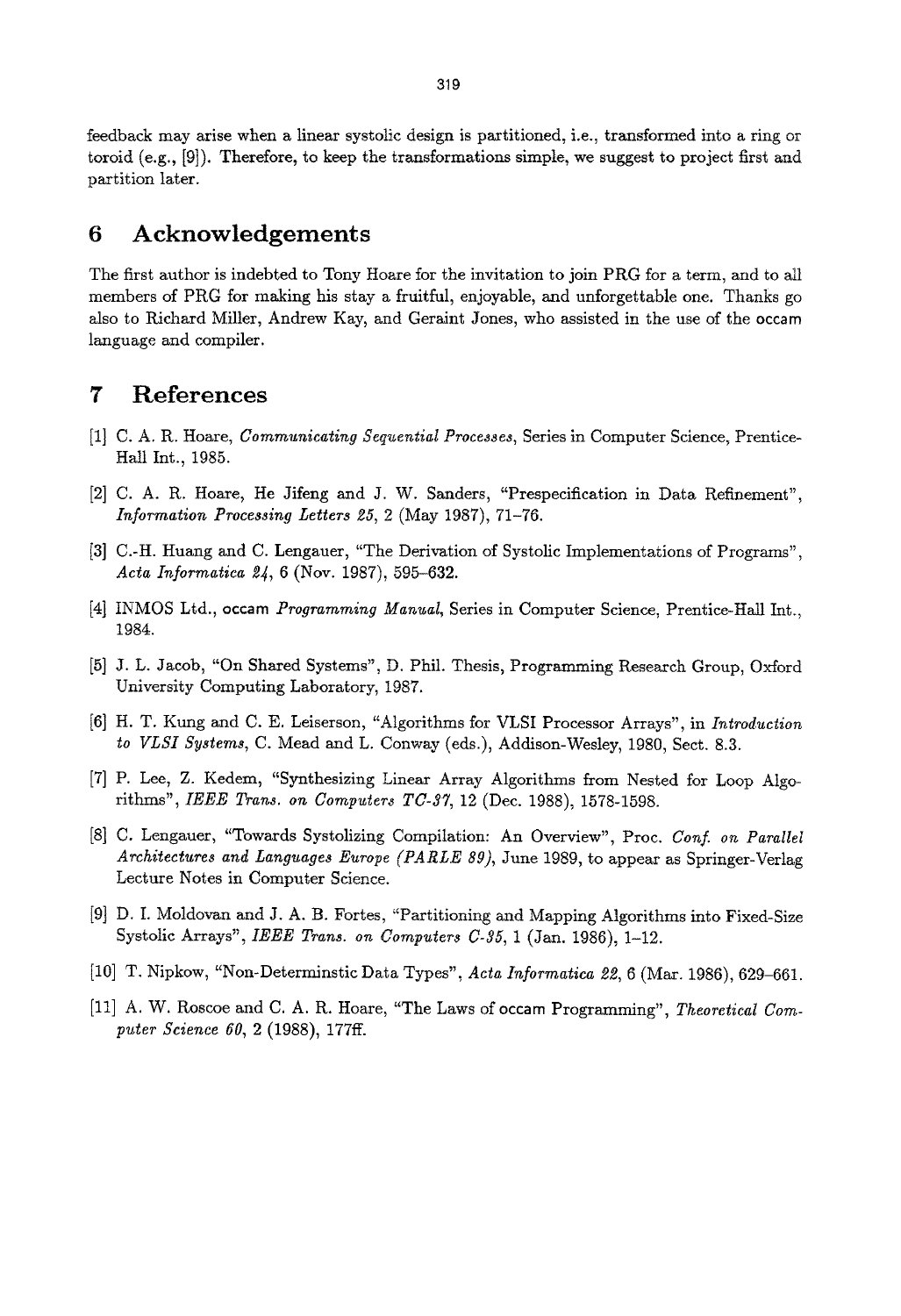# **A** The occam Programs

```
10 
11 
12 
A.1 The Two-Dimensional Program 
1 VAR AIn[n*n], AOut[n*n],
 2 BIn[n*n], BOut[n*n],3 CIn[n*n], COut[n*n]:4 CHAN Right[n*(n+1)]:
 5 CHAN Up[(n+1)*n]:
6 SEQ 
       -- PREPKOCESSING 
7 "read in input matrices" 
8 "initialize output matrices" 
9 PAR 
        -- INPUT CELLS 
         -- vertical input: inject stream A 
        PAR col = [0 FOR n]
           SEQ row = [0 FOR n]
13 
14 
15 
16 
17 
18 
19 
20 
21 
                                 -- horizontal channels 
                                  -- vertical channels 
             Up[((n+l)*col)+O] ! Aln[(n*col)+row] 
         -- horizontal input: load stream C and inject stream B 
         PAR row = [0 FOR n]
           SEQ 
             SEQ col = [0 FOR n]Kight[(n*O)+row] ! CIn[(n*col)+row] 
             SEQ col = [0 FOR n]Right[(n*0)+row] ! Bin[(n*col)+row]-- COMPUTATION CELLS 
         PAR col = [0 FOR n]
           PAR row = [0 FOR n]
             VAR AElement, BElement, CElement:
```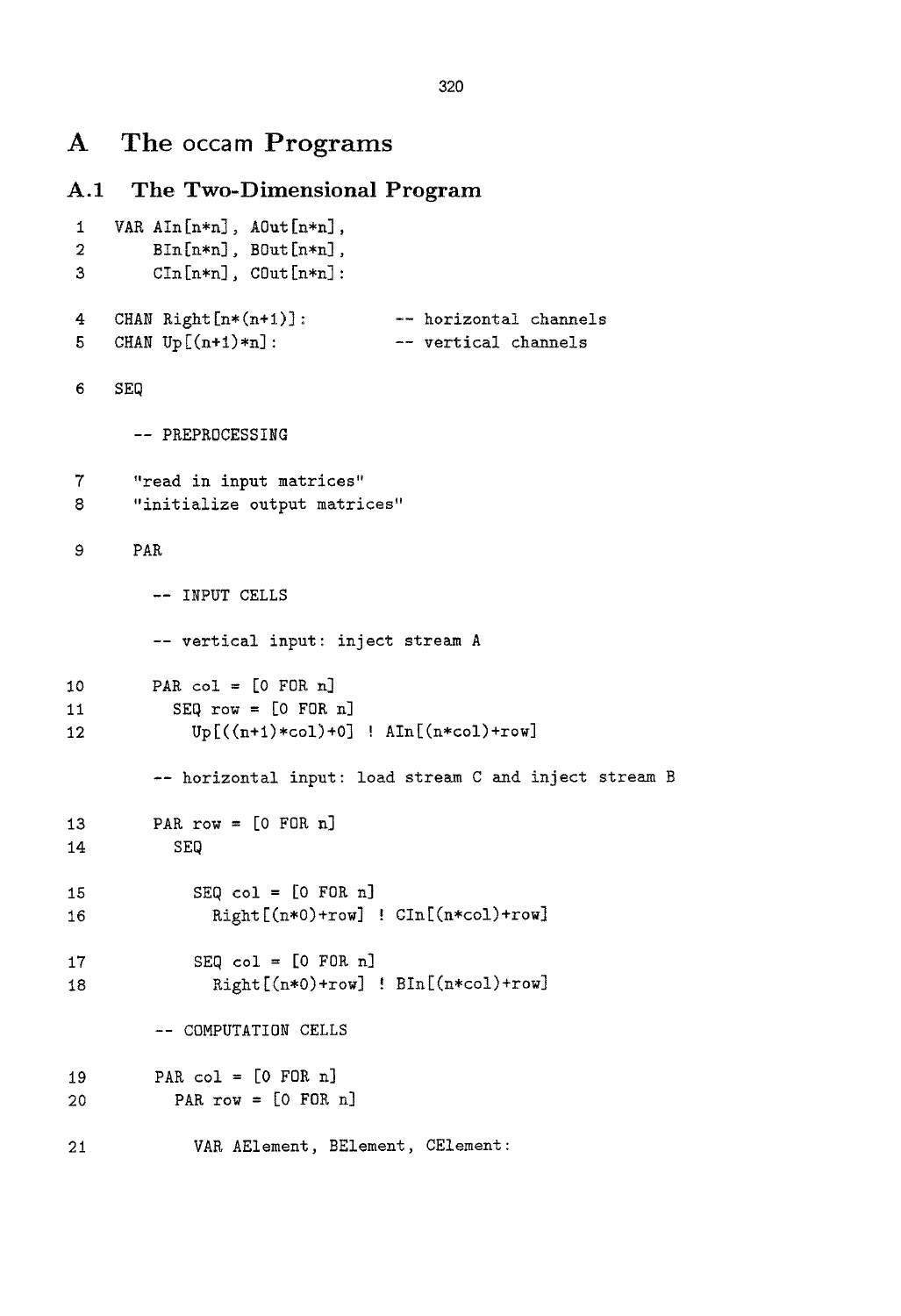```
22 
23 
24 
25 
26 
27 
28 
29 
30 
31 
32 
33 
34 
35 
36 
37 
38 
39 
40 
41 
42 
43 
44 
45 
46 
47 
48 
49 
              SEQ 
                -- load stream C 
                Right[(n*col)+row] ? CElement 
                SEQ unused = [0 FOR (n-1)-col]
                   VAR tmp: 
                   SEQ 
                     Right[(n*col)+row] ? tmp 
                     Right[(n*(col+l))+row] ! tmp 
                 -- do the computation 
                 SEQ k = [0 FOR n]SEQ 
                     PAR 
                       Up[((n+l)*col)+row] 7 AElement 
                       Right[(n*co!)+row] ? BElement 
                     Basic0p(col, row, k, AElement, BElement, CElement) 
                     PAR 
                       Up[((n+l)*col)+row+l] ! AElement 
                       Right[(n*(co!+l))+row] ! BElement 
                 -- recover stream C 
                 SEQ k = [0 FOR col]
                   VAR tmp: 
                   SEQ 
                     Right[(n*col)+row] ? tmp 
                     Kight[(n*(col+l))+row] ! tmp 
                 Kight[(n*(col+l))+row] ! CElement 
          -- OUTPUT CELLS 
          -- horizontal output: extract stream B and recover stream C 
          PAR row = [0 FOR n]
            SEQ 
               SEQ col = [0 FOR n]Right[(n*n)+row] ? BOut[(n*col)+row] 
               SEQ col = [0 FOR n]Right[(n*n)+row] ? COut[(n*col)+row]
```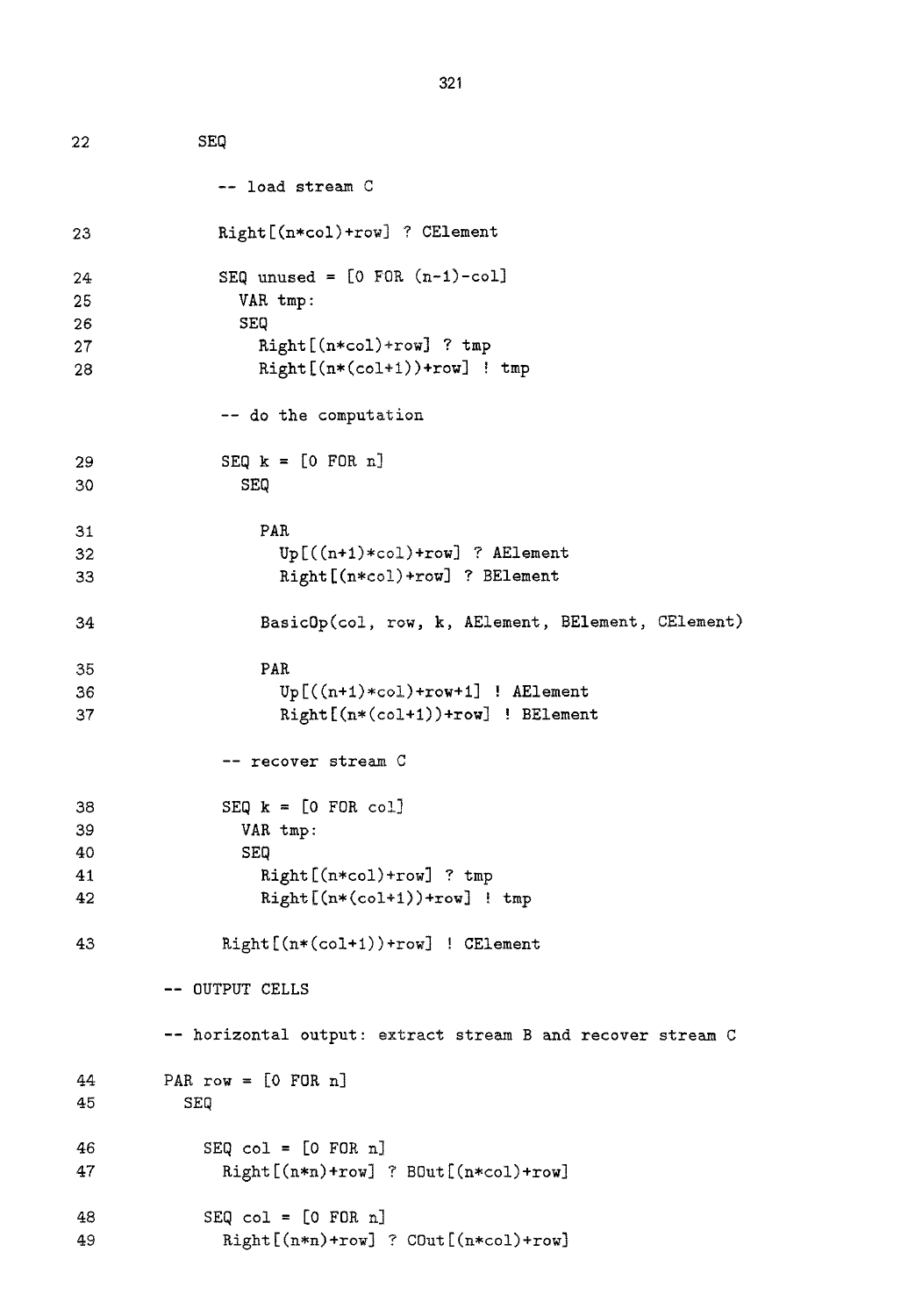```
-- vertical output: extract stream A 
50 PAR col = [0 FOR n]
51 SEQ row = [0 FOR n] 
52 \qquad \qquad \text{Up}[(n+1)*\text{col}+n] ? \text{AOut}[(n*\text{col})+\text{row}]
```
-- POSTPROCESSING

53 "read out output matrices"

## A.2 The One-Dimensional Program

```
1 VAR AIn[n*n], AOut[n*n],
2 BIn[n*n], BOut[n*n],3 CIn[n*n], COut[n*n]:
4 CHAN Right [n+l] : 
5 SEQ 
     -- PREPROCESSING 
6 "read in input matrices" 
7 "initialize output matrices" 
8 PAR 
       -- INPUT CELLS 
9 SEQ 
         -- load stream A 
10 SEQ row = [0 FOR n] 
II SEQ col = [0 FOR n] 
12 Right[0] ! AIn[(n*col)+row]
         -- load stream C and inject stream B 
13 SEQ row = [0 F0R n] 
14 SEQ 
15 SEQ col = [0 FOR n] 
16 Right [0] ! CIn[(n~col)+row] 
17 SEQ col = [0 FOR n] 
18 Right [0] ! BIn [(n*col) + row]
```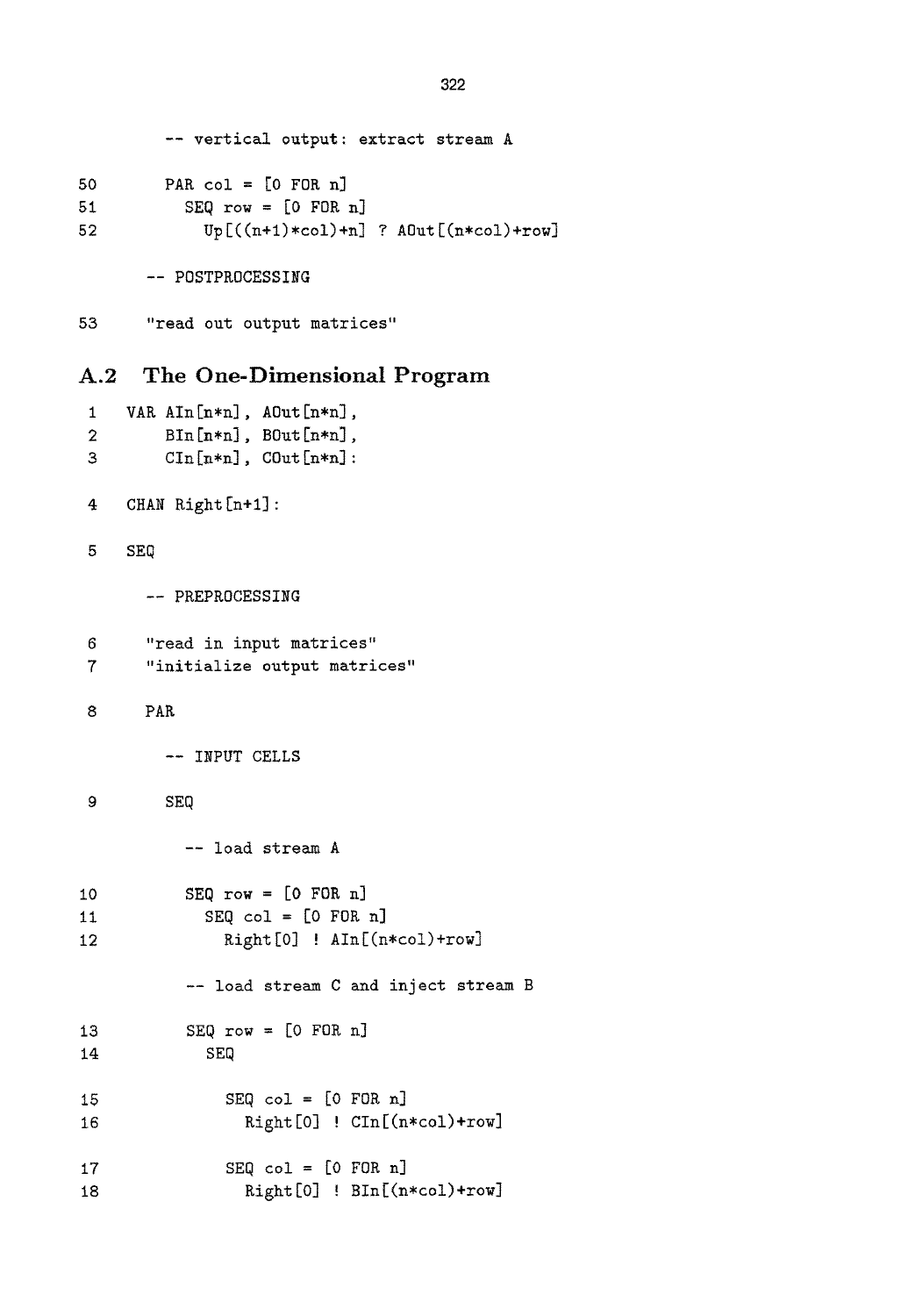```
-- COMPUTATION CELLS
```

```
19 
2O 
21 
22 
23 
24 
25 
26 
27 
28 
29 
3O 
31 
32 
33 
34 
35 
36 
37 
38 
39 
4O 
41 
42 
43 
          PAR col = [0 FOR n]
            VAK AElement [n] , BEiement : 
            SEQ 
               -- load stream A 
               SEQ row = [0 FOR n]
                 SEQ 
                   Right [col] ? AElement [row]
                   SEQ unused = [0 FOR (n-1)-col]VAK tmp : 
                      SEQ 
                        Kight[col] ? tmp 
                        Right [col+1] ! tmp
               SEQ row = [0 FOR n]
                 YAK CElement : 
                 SEQ 
                   -- load stream C 
                   Right [col] ? CElement
                   SEQ unused = [0 FOR (n-1)-col]YAK tmp : 
                      SEQ 
                        Right [col] ? tmp
                        Right [col+1] ! tmp
                   -- do the computation 
                   SEQ k = [0 FOR n]SEQ 
                        Kight [col] ? BElement 
                        BasicGp(co!, row, k, AElement[k] , BElement, CElement) 
                        Kight [col+l] ! BElement
```